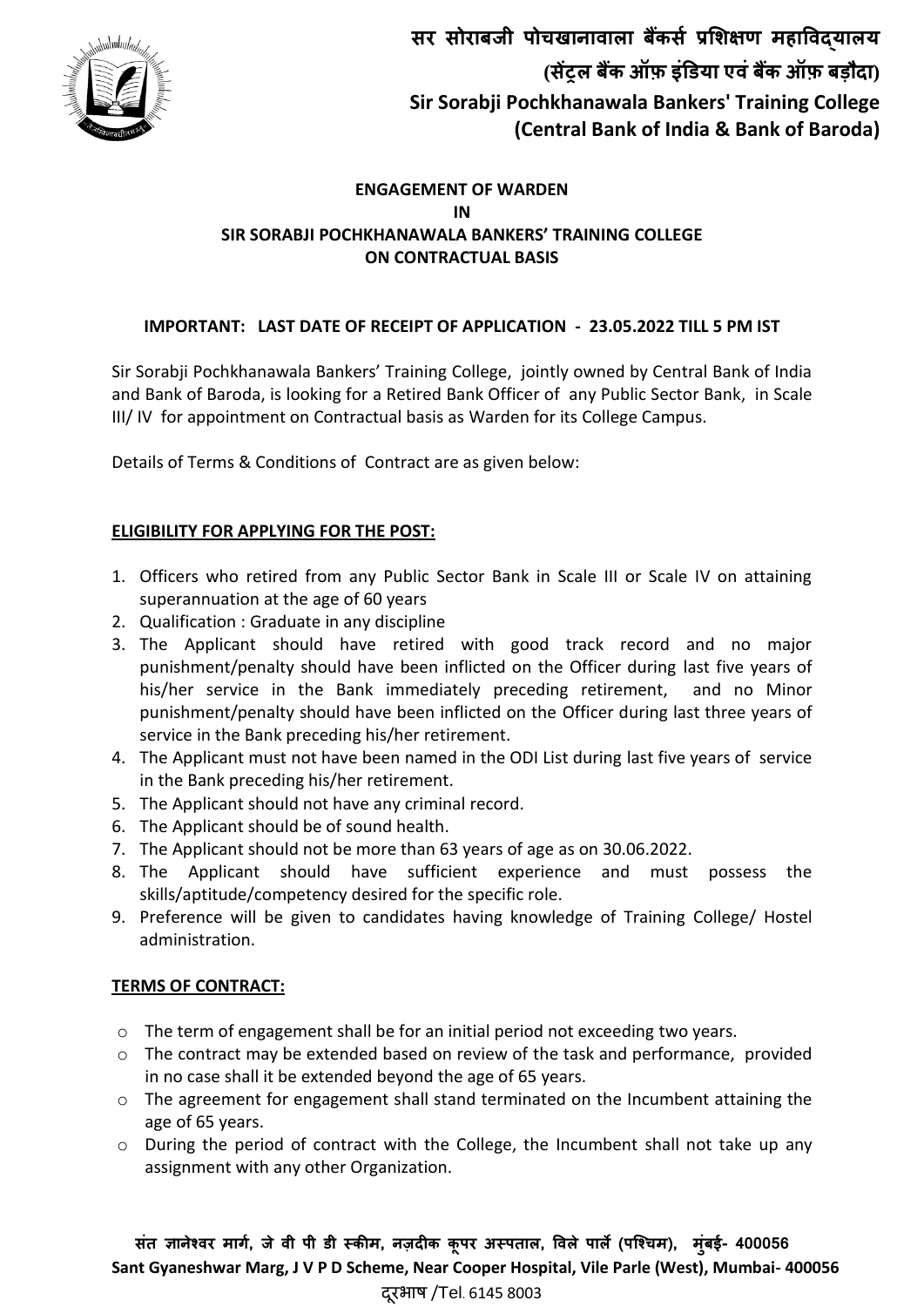

- o Such engagement of the Retired Officer in the College shall not be considered/construed as a case of employment/ re-employment in either of the Banks.
- o The Incumbent shall not be eligible for any claim or any other Benefits/Compensation under provisions of any Act/Rules applicable to regular Bank employees, except the monthly lumpsum payment.
- o The College may cancel/terminate the contract of the engagement at any time without assigning any reason whatsoever with an option of 30 days' notice period or payment/surrender of remuneration in lieu thereof.
- o The Contracted Incumbent shall give a 30 days' notice in case he/she desires to terminate the contract prematurely.

## **REMUNERATION:**

- o The monthly remuneration shall remain fixed for the term of the assignment. A lumpsum monthly payment of Rs 40,000/- (all inclusive & fixed) shall alone be payable without any other allowance or commission or incentive.
- $\circ$  Income Tax or any other Tax shall be deducted at source as per the prevailing provisions under relevant laws
- o The incumbent shall not be allowed any increment, Dearness Allowance, HRA, Conveyance allowance, etc. as reimbursement or otherwise.
- $\circ$  The Warden shall have to stay in the Staff Quarters located in the College Campus, provided free of rent, for the period of engagement.

#### **DUTY HOURS, LEAVE:**

- $\circ$  The incumbent will follow the working hours as applicable to the College, and attend Office on all the working days, and whenever required, he/she may be on duty on any day such as Sunday, holiday including Gazetted Holidays or beyond working hours without any extra remuneration.
- o Paid leave shall be allowed at the rate of 1.5 days for each completed month of service. No remuneration will be paid for period of absence in excess of admissible leave. Leave shall be carried over to the next month/s, subject to maximum accumulation of 18 days, during the entire contract period. Such accumulated leave will, however, lapse on the last day of contract. Leave for more than 4 days shall not, ordinarily, be allowed at a time. Leave cannot be claimed as a matter of right.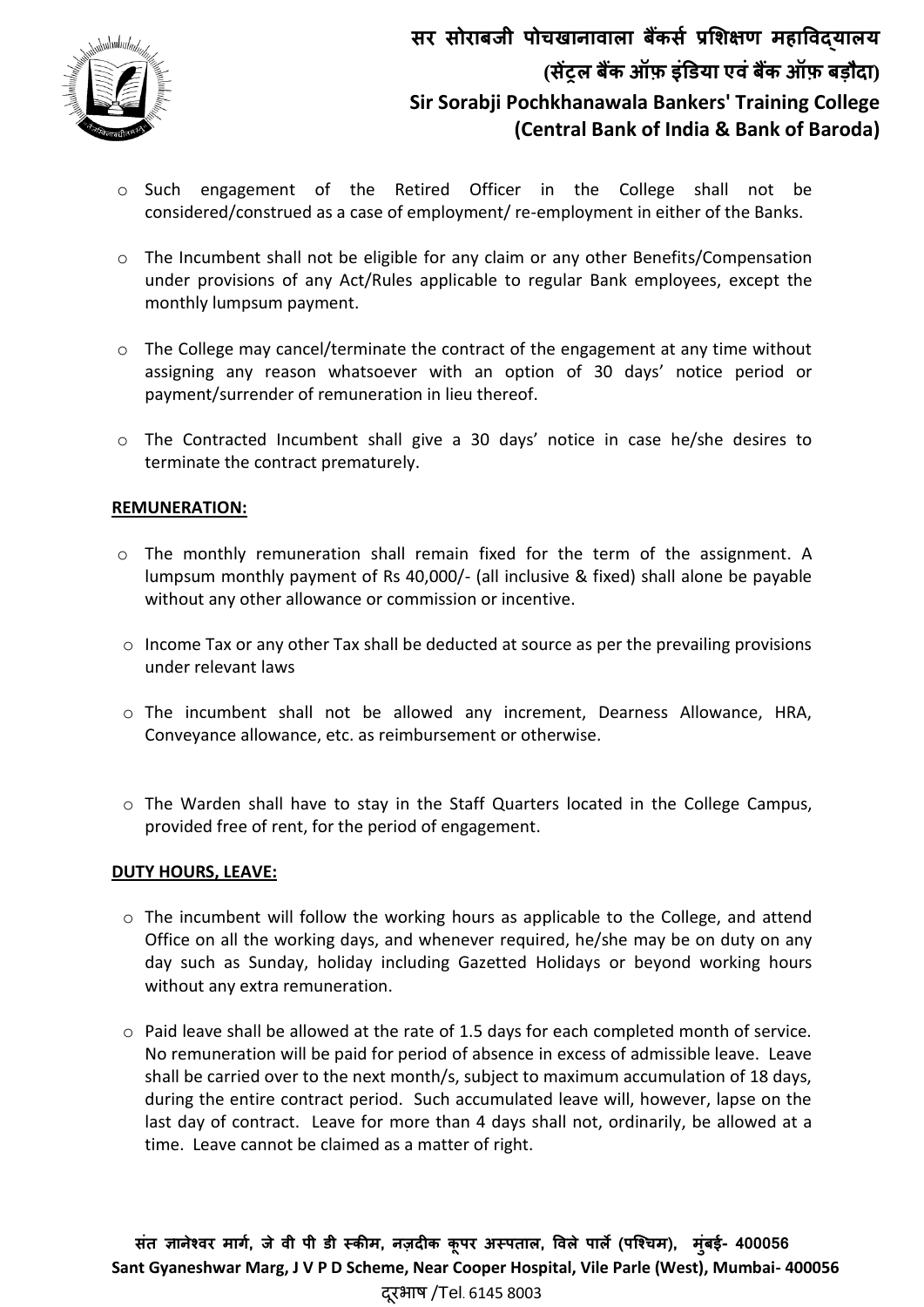

## **JOB PROFILE:**

The Incumbent holding the post of the Warden shall:

- o Ensure pleasant stay of the Hostel inmates which inter-alia includes, ensuring their smooth entry/exit, safety, well -being, assuring food quality, timely availability of all facilities of Infrastructure in the Hostel and addressing any emergency arising on 24X7 basis as per Training Calendar of the College.
- o Be responsible for implementing the policy/procedures laid down by the College on running of the hostel, mess and other facilities within the Campus in consultation with Principal/ Vice Principal of the College.
- o plan for upgrading of facilities in the hostel pertaining to house-keeping, maintenance, catering and security in consultation with Principal/ Vice Principal of the College.
- o ensure maintenance of discipline in and around the Hostel/College.
- $\circ$  discharge any other duty or responsibility assigned by the Principal/ Vice Principal, as deemed fit for the Role/Position and in exigencies.

#### **PERFORMANCE EVALUATION:**

o Periodic Performance evaluation will be carried out and the same shall be considered while renewing the contract. General Manager, Human Resources Development Department of both the Banks will be the competent authority for performance evaluation.

#### **SELECTION PROCEDURE:**

 $\circ$  The eligible shortlisted candidates will be called for personal interaction and the decision of the Committee constituted for the purpose shall be final.

#### **SUBMISSION OF APPLICATION:**

o Eligible Candidates have to submit their applications in the prescribed format (Annexure A). The last date for receipt of the applications is 23.05.2022 till 5 pm IST. No application shall be entertained beyond the stipulated time. Incomplete applications will be summarily rejected.

The application should be addressed superscribing **"**Application for the post of Warden" to **:** ''The Principal,

Sir Sorabji Pochkhanawala Bankers' Training College, Sant Gyaneshwar Marg, JVPD Scheme, Near Cooper Hospital, Vile Parle (West) Mumbai- 400 056

 **जे वी पी डी स्कीम, ववऱे पाऱे( ), म ुंबई- 400056 Sant Gyaneshwar Marg, J V P D Scheme, Near Cooper Hospital, Vile Parle (West), Mumbai- 400056** दरभाष /Tel. 6145 8003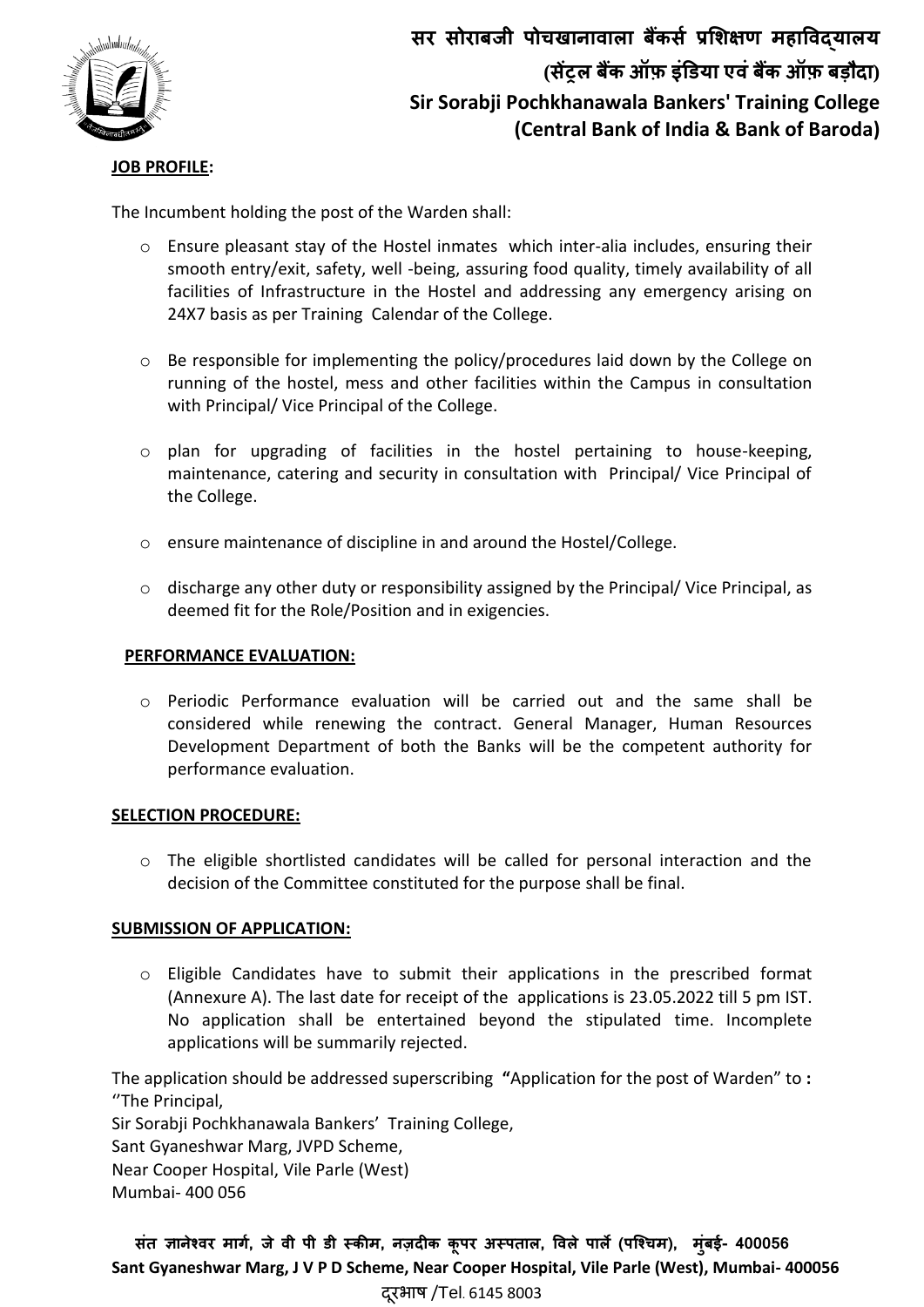

### **APPLICATION FEE:**

o Application fee is Rs.**590**/- (Rs 500/- plus GST @ 18%) and should be attached as Demand Draft drawn on any Nationalised/Scheduled Bank in favour of "Sir SPBT College" and payable at Mumbai.

## **EXECUTION OF AGREEMENT FOR CONTRACTUAL ENGAGEMENT:**

o The selected person shall execute a stamped Agreement before taking up the contractual engagement/assignment, containing clauses on confidentiality, ethics and integrity along with other terms of employment/assignment. The format will be provided to the successful candidate on completion of selection process.

## **GENERAL INSTRUCTIONS:**

- o While applying for the post, the applicant should ensure that he/she fulfils the eligibility and other norms mentioned above and that the particulars furnished are correct in all respects. In case it is detected at any stage of engagement that a candidate does not fulfil the eligibility criteria and/or that he/she has furnished any incorrect/false information or has suppressed any material fact(s), his/her candidature will automatically stand cancelled. If any of the above shortcoming(s) is/are detected after engagement, his/her contract is liable to be terminated without any notice.
- o Mere submission of application in response to this advertisement and apparently fulfilling the criteria as prescribed in the advertisement would not bestow on a candidate a right to be called for interview.
- o Not more than one application should be submitted by any candidate. Multiple Applications will be summarily rejected and the application fee shall be forfeited.
- o Application, once submitted, will not be allowed to be withdrawn and the application fee/intimation charges once paid, shall be neither refunded nor held in reserve for any other application.
- o The College would be free to reject any application, at any stage, if the candidate is found ineligible for the post, for which he/she has applied. The decision of the College regarding eligibility of the candidates, the stage at which scrutiny of eligibility is to be undertaken, qualifications and other eligibility norms, the documents to be produced, etc. and any other matter will be final and binding on the candidate. No correspondence or personal enquiries shall be entertained by the College in this connection.
- o A recent, recognizable, color, passport size photograph should be firmly pasted on the application form and duly signed across by the candidate.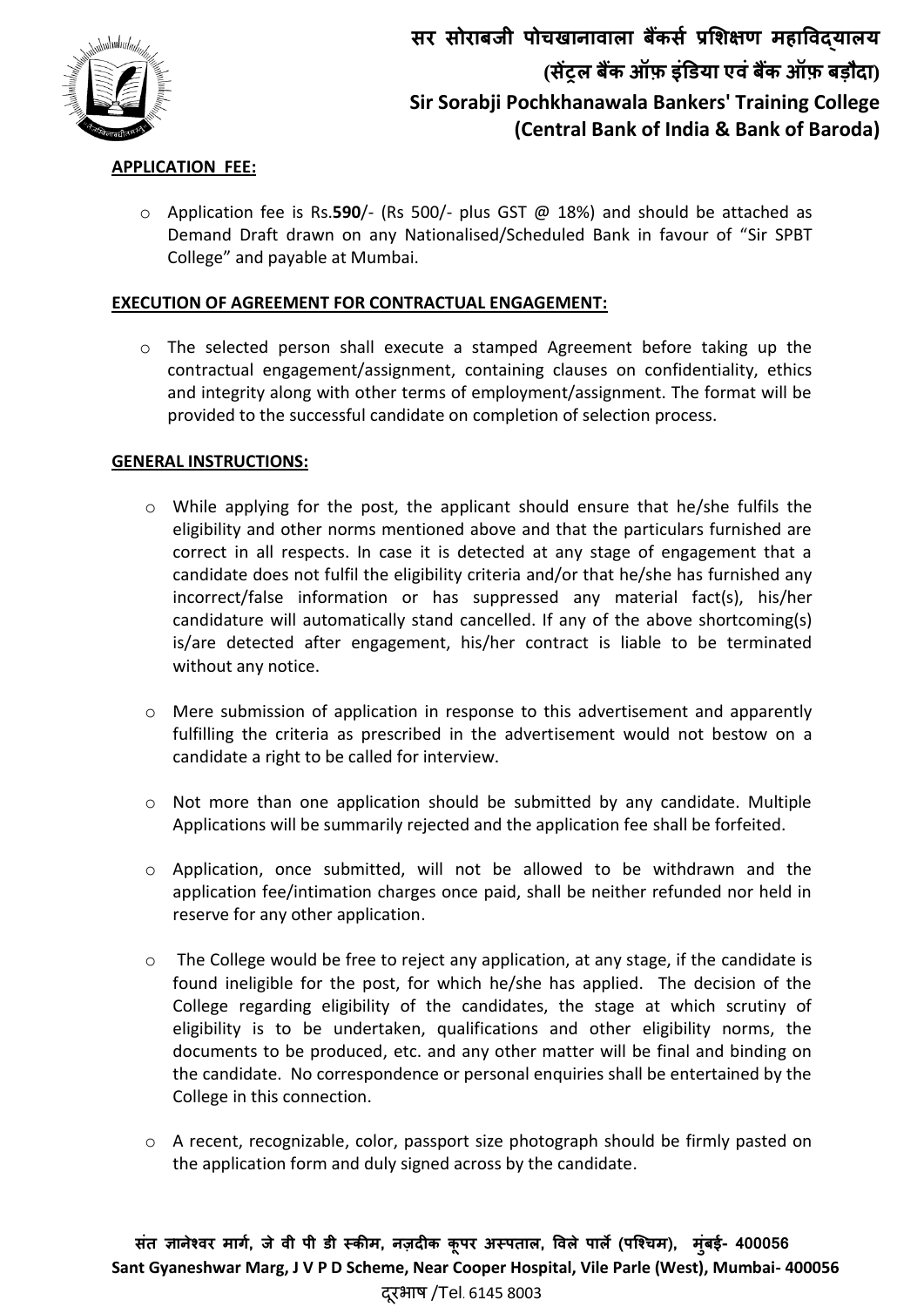

- o All candidates will have to produce, if called for interview, originals as well as self attested photocopies of their experience certificates and any other certificate required in the prescribed proforma in support of their eligibility, failing which their candidature will be cancelled**.**
- o Reimbursement of travelling expenses as applicable to the Scale of Officers shall be made to the shortlisted candidates for attending the interview, on submission of travel documents.
- o The College takes no responsibility for any delay/non-receipt or loss of any communication.
- o Any resulting dispute arising out of and/or pertaining to the process under this advertisement shall be subject to the sole jurisdiction of the Courts situated in Mumbai.
- o Request for change of contact no./address/ email ID/interview centre will not be entertained
- $\circ$  In case any dispute arises on account of interpretation of version other than English, English version will prevail.

Date 06.05.2022 **PRINCIPAL**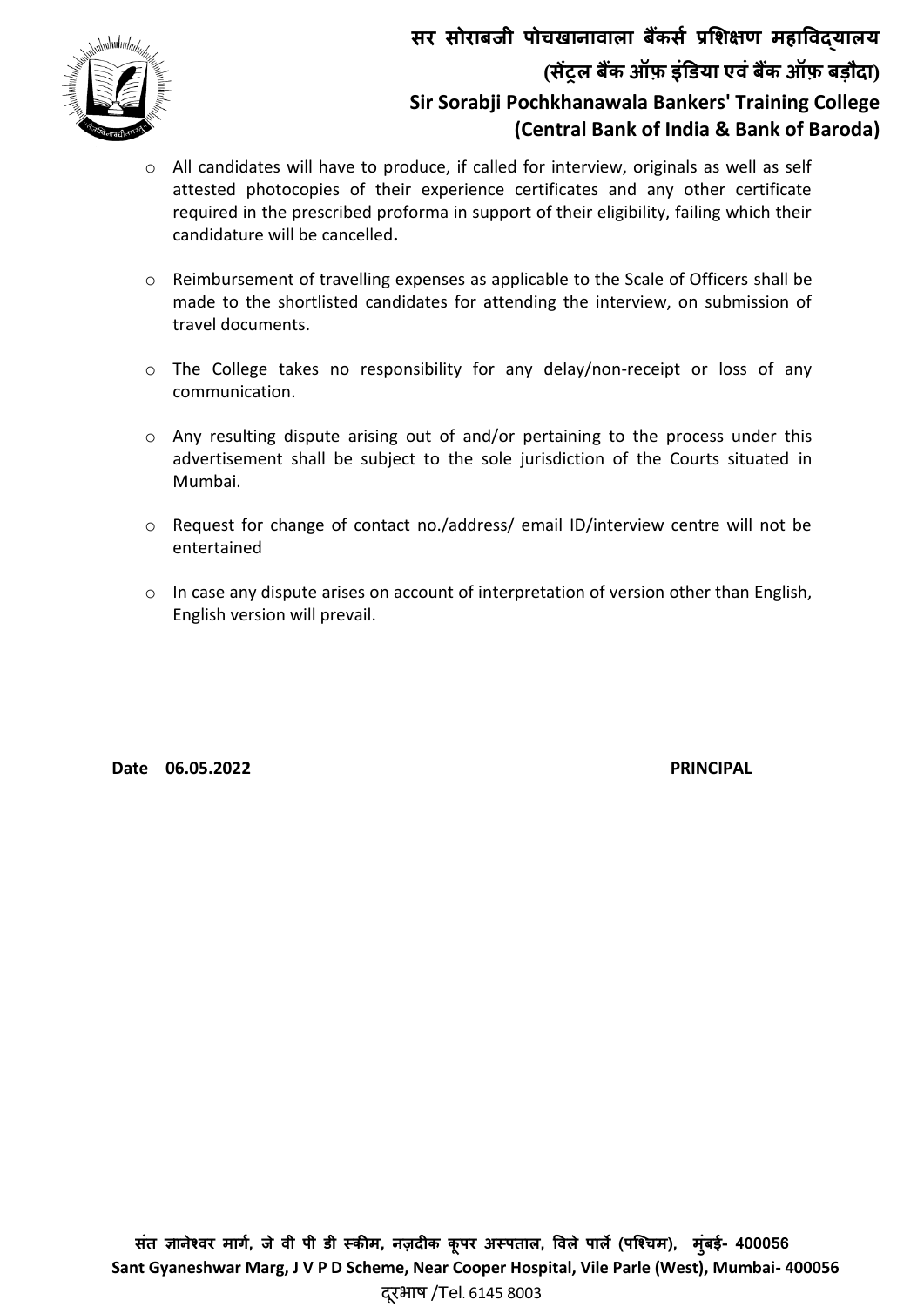

**Annexure - A**

# APPLICATION FOR THE POST OF WARDEN

 Recent Passport Size

Photo

**SI.No.** Particulars **COLORED EXECUTE: Details** of the applicant 1 Name (in block letters) 2 Father's Name or Husband's Name 3 Date of Birth 4 Age as on 30.06.2022 \_\_\_\_\_\_\_\_\_ Years \_\_\_\_\_\_\_\_\_ Months Days 5 Gender 6 Nationality 7 PF (Employee) No. 2008 No.  $\blacksquare$ Bank  $\blacksquare$ 8 Category General/SC/ST/Minorities/OBC 9 PPO No. 10 Residential Address (**Place where he/she is permanently staying**)\* House No Street Locality Landmark \_\_\_\_\_\_\_\_\_\_\_\_\_\_\_\_\_\_\_\_\_\_\_\_\_\_\_\_\_\_\_\_\_\_\_\_ PinCode 11 State of Domicile 12 Address for communication

 **जे वी पी डी स्कीम, ववऱे पाऱे( ), म ुंबई- 400056 Sant Gyaneshwar Marg, J V P D Scheme, Near Cooper Hospital, Vile Parle (West), Mumbai- 400056** दरभाष /Tel. 6145 8003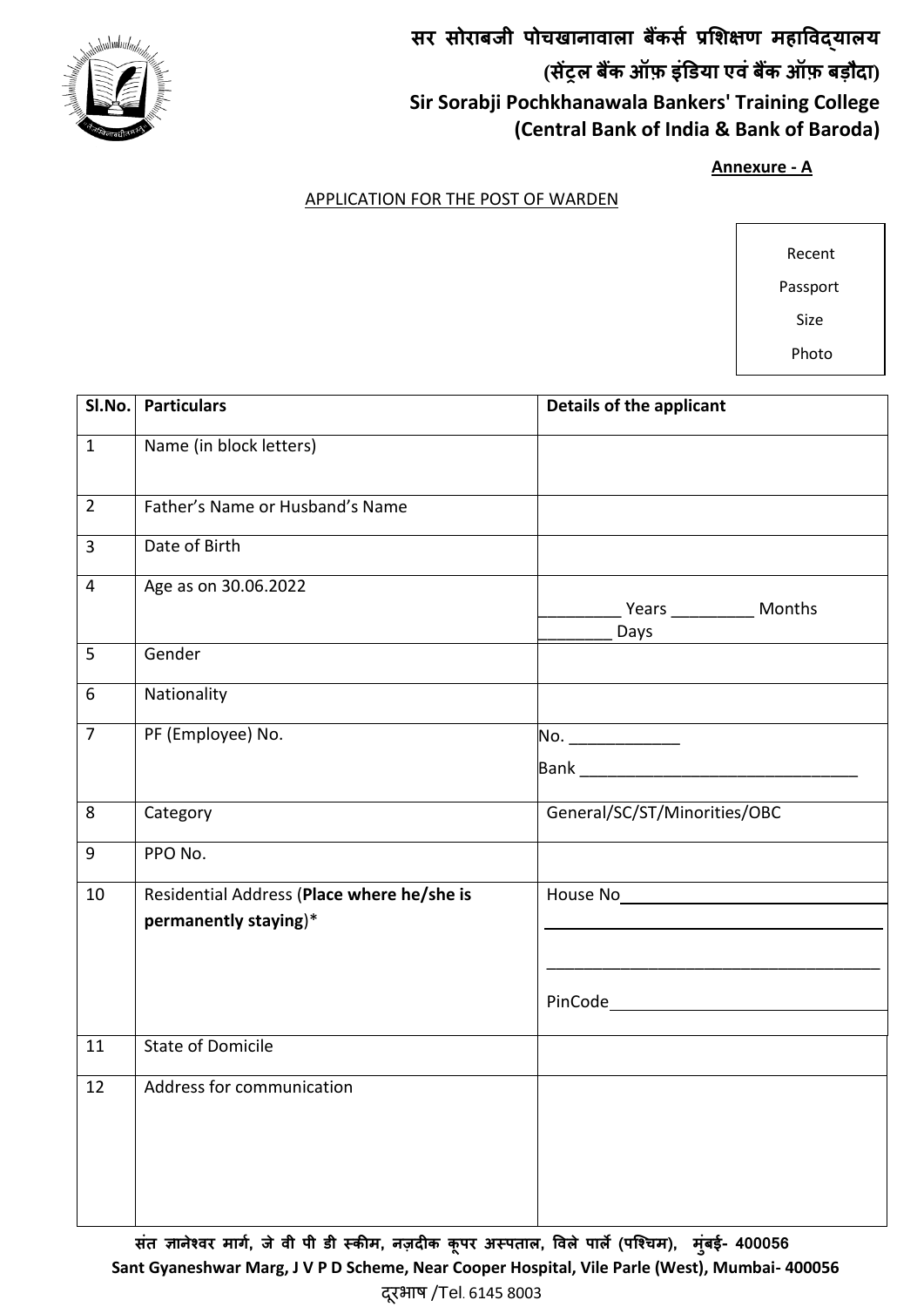

| 13 | <b>Educational Qualifications</b>                                                                                                                        |                          |  |        |        |    |  |
|----|----------------------------------------------------------------------------------------------------------------------------------------------------------|--------------------------|--|--------|--------|----|--|
| 14 | Landline and Mobile numbers                                                                                                                              |                          |  |        |        |    |  |
| 15 | Email address                                                                                                                                            |                          |  |        |        |    |  |
| 16 | Bank/Branch/Office from where the Applicant<br>retired, and date of Retirement                                                                           |                          |  |        |        |    |  |
| 17 | Designation and Post last held with Grade/Scale                                                                                                          |                          |  |        |        |    |  |
| 18 | Whether retired on superannuation or voluntarily                                                                                                         |                          |  |        |        |    |  |
| 19 | Has had disciplinary action initiated by Bank during<br>five years immediately preceding retirement;<br>Whether any Minor or Major Penalty was inflicted |                          |  | Yes/No |        |    |  |
|    | on the Applicant by the Bank                                                                                                                             |                          |  | Yes/No |        |    |  |
| 20 | Details of Last 3 postings                                                                                                                               |                          |  |        | Period |    |  |
|    |                                                                                                                                                          |                          |  |        | From   | To |  |
|    | 1.                                                                                                                                                       |                          |  |        |        |    |  |
|    | 2.                                                                                                                                                       |                          |  |        |        |    |  |
|    | 3.                                                                                                                                                       |                          |  |        |        |    |  |
| 21 | Last three role assignments held<br>(i.e., BM/Faculty Member/Security Officer/Auditor etc.)                                                              |                          |  |        | Period |    |  |
|    | Assignment                                                                                                                                               | Branch/Office/Department |  |        | From   | To |  |
|    |                                                                                                                                                          |                          |  |        |        |    |  |
|    |                                                                                                                                                          |                          |  |        |        |    |  |
|    |                                                                                                                                                          |                          |  |        |        |    |  |
| 22 | Professional qualifications<br>(Certificates/Diplomas etc.)                                                                                              |                          |  |        |        |    |  |
| 23 | Any experience relevant to the post of<br>Warden                                                                                                         |                          |  |        |        |    |  |
| 24 | Significant Achievements (in brief)<br>A. Banking Career                                                                                                 |                          |  |        |        |    |  |
|    |                                                                                                                                                          |                          |  |        |        |    |  |
|    | <b>B.</b> Others                                                                                                                                         |                          |  |        |        |    |  |
| 25 | Awards/Recognitions<br>received                                                                                                                          |                          |  |        |        |    |  |
|    | from Bank/Government/ voluntary                                                                                                                          |                          |  |        |        |    |  |
|    | service organizations                                                                                                                                    |                          |  |        |        |    |  |

 **जे वी पी डी स्कीम, ववऱे पाऱे( ), म ुंबई- 400056 Sant Gyaneshwar Marg, J V P D Scheme, Near Cooper Hospital, Vile Parle (West), Mumbai- 400056** दूरभाष /Tel. 6145 8003